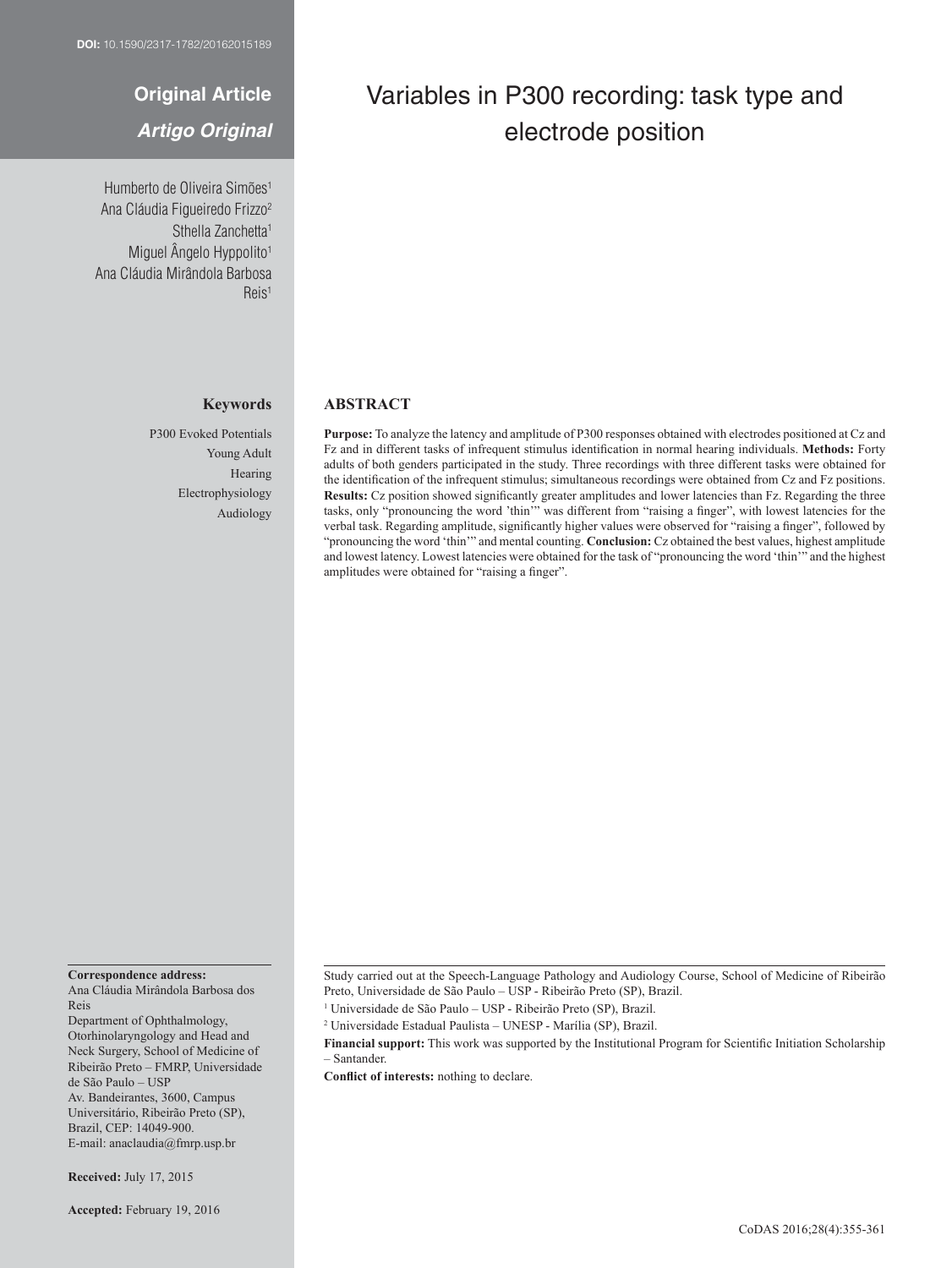## **INTRODUCTION**

There has been a significant increase in publications focused on studying the Hearing System, mainly regarding the Central Auditory Nervous System (CANS), by behavioral, electrophysiological and imaging systems<sup>(1)</sup>.

One form of CANS assessment is through evoked potentials obtained by recording and measuring responses to sensory stimuli captured on the skull surface. Long-latency evoked potentials, especially cognitive potentials (CP), are directly influenced by the patient motivation, his/her level of attention, the type of task requested and stimulus of previous experience. P300 CP is also denoted endogenous or event-related potential $(2,3)$ .

Hearing assessment using long-latency potentials in combination with behavioral tests to the central hearing system has proved to be a promising and potent method to the best understanding of this system $(4)$ .

Among different audiological procedures that assess the central auditory system, integrity is the information obtained through auditory evoked potentials. These, in turn, play a significant role in audiology, since they provide data on nervous system in response to acoustic stimulation, are non-invasive and provide information to monitor the natural speech and hearing development when necessary<sup>(5)</sup>.

The Long-Latency Auditory Evoked Potential (LLAEP), P300, has been studied to assess hearing function in different situations. It can also be a clinical accessory to the neurophysiological measurement of the cognitive process.

The motivation to establish a protocol for behavioral assessment and individuals follow-up with variation in the hearing system in combination with objective assessments has increasingly been emphasized in the literature, not only for individuals with hearing loss or attention disorders, but also for individuals with degenerative diseases, allowing a data comparison during the disease course, both in terms of speech, writing and auditory perception<sup>(6)</sup>.

Few studies have reported normal P300 values for different age ranges compared to other diagnostic procedures, mainly regarding the parameters used for assessment and electrode positioning. A normative P300 study $(7)$  to establish latency and amplitude values for healthy young adults has reported wide variation.

There is no scientific evidence on the variability of latency measurements and P300 amplitude depending on the task given to the patient, and the best position of the active electrode.

Thus, the present study aimed to analyze latency and amplitude responses of P300 CP in normal individuals of both genders, in different positions for Fz and Cz electrodes and in different tasks of infrequent stimulus identification.

## **METHODS**

Cross-sectional comparative study with 40 healthy volunteers (20 males and 20 females) aged 18 to 30 years (mean age: 22 years old) with normal hearing and with no signs of neuropsychological problems. The study was approved by the

Institutional Research Ethics Committee (number 12790/2011) and all individuals signed an informed consent.

Some variables were controled (e.g. drug use, physical activity, and women hormonal cycle) in view of their influences on measurements of P300 latency and amplitude. The sensitive auditory was determined with pure-tone threshold audiometry (250 to 8000 Hz), speech audiometry thresholds, tympanometry and determination of ipsilateral and contralateral acoustic reflex at frequencies of 500, 1000, 2000 and 4000 Hz. Individuals with thresholds of more than 20 dBHL, type A tympanometry curve and presence of acoustic reflexes of stapedius muscle in the condition of contralateral afferent pathway were considered to have normal hearing.

The P300 test was performed using a Bio-Logic<sup>®</sup> apparatus, version  $5.70$  – model 317, tone burst stimulus, a 50.000  $\mu$ V gain, 75 dBnHL for infrequent (2000 Hz) and frequent stimuli (1000 Hz), presented in a binaural manner, a 1-30 Hz filter, a 512 ms window, and insertion phones as transducer. Impedance of electrodes was maintained at 3 k $\Omega$  or less. A total of 300 artifact-free stimuli were used (80% frequent stimuli and 20% infrequent stimuli). The presentation rate was 1.1 stimuli per second.

Electrodes were positioned as proposed by Jasper<sup>(8)</sup>, i.e., the active electrodes were positioned at Cz and Fz and were connected to entry 1 of the preamplifier of channels 1 and 2, respectively. Reference electrodes were placed on the earlobe (A1 and A2), interlinked and connected to entry 2 of channel 1 and interlinked to channel 2 by the jumper of the preamplifier. The ground electrode was placed at Fpz.

The subject was asked to identify the infrequent stimulus in three different tasks, i.e., 1) mental count (MC); 2) raising the right index finger (RI), and 3) pronouncing the word "thin" (PT), as illustrated in Figure 1. The order of the tasks was randomized.

The individuals were instructed to keep their eyes closed during the test in order to avoid the interference of the electrical activity of random or rapid eye movements such as blinking during the P300 recording.

The identification of infrequent stimuli, independently of the task, was controlled by the examiner, with replies containing the correct number of infrequent stimuli presented or with variations of more or less three numbers being accepted.

Data were tabulated and statistically analyzed with the SAS 9.0 software using linear mixed-effects regression models (random and fixed effects), with the level of significance set at  $p \le 0.05$ .

### **RESULTS**

The descriptive analysis results (mean, standard and median deviation) of the P300 latency and amplitude measurements at the different position of electrode placement (Cz and Fz) in the three different tasks of infrequent stimulus identification (MC, RI and PT) and in the comparison of males and females in the same situation of P300 variability are presented in Tables 1 and 2.

Throughout the study, the latency and amplitude values of P300 (mean  $\pm$  SD) for the overall sample were 296.14  $\pm$  15.95 ms and  $5.72 \pm 0.75$  µV, respectively. At the Cz and Fz positions, P300 latency and amplitude values were  $282.70 \pm 5.06$  ms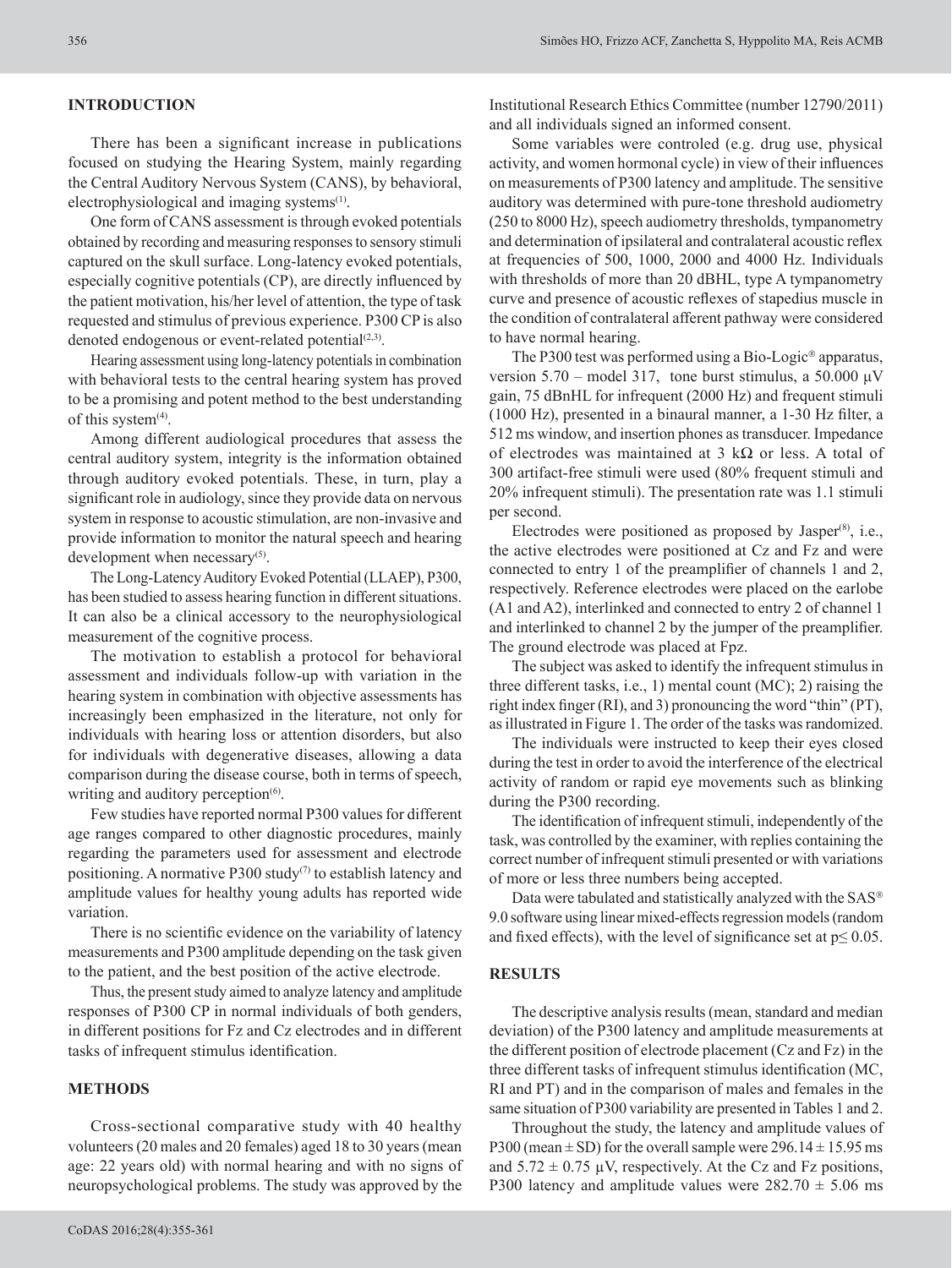

Caption: Cz = central position of the electrode at the central lobule; Fz = central position of the electrode at the frontal lobule; SD = standard deviation; MC = mental count; RI = raising the right index finger; PT = pronouncing the word "thin"; ms = milliseconds;  $\mu$ V = microvolts **Figure 1.** Example of P300 test performed in the present study, with markings in the three tasks of infrequent stimulus identification

**Table 1.** P300 mean, standard deviation and median latency and amplitude for males and females in the positions of electrode placement at Cz and Fz (N=40)

|                           |               | P300                |        |                |      |
|---------------------------|---------------|---------------------|--------|----------------|------|
|                           |               | <b>LATENCY</b> (ms) |        | AMPLITUDE (µV) |      |
|                           |               | Cz                  | Fz     | Cz             | Fz   |
|                           | Mean          | 286.29              | 306.86 | 5.85           | 4.91 |
| <b>MALE</b><br>$(N=20)$   | <b>SD</b>     | 39.61               | 41.26  | 2.9            | 2.94 |
|                           | <b>Median</b> | 284.2               | 316.2  | 5.53           | 4.2  |
|                           | <b>Mean</b>   | 279.12              | 312.31 | 6.69           | 5.46 |
| <b>FEMALE</b><br>$(N=20)$ | <b>SD</b>     | 37.46               | 42.18  | 2.98           | 2.76 |
|                           | <b>Median</b> | 269.2               | 317.2  | 6.67           | 5.14 |

Caption: Cz = central position of the electrode at the central lobule; Fz = central position of the electrode at the c frontal lobule; SD = standard deviation;  $ms =$  milliseconds;  $\mu V =$  microvolts

and 309.58  $\pm$  3.85 ms for latency and 6.27  $\pm$  0.59 µV and  $5.18 \pm 0.38$  µV for amplitude, respectively.

When the results of latency and amplitude measurements were compared according to electrode positioning at Cz and Fz, we detected a significant difference for latency ( $p = 0.0001$ ) and amplitude  $(< 0001$ ), with the electrode position on Cz showing the lowest latencies and highest amplitudes.

Comparison of male and female genders did not show a difference for latency ( $p = 0.9313$ ) or amplitude ( $p = 0.1960$ ) in the studied sample.

Analysis of latency measurements according to the three different tasks requested for identification of the infrequent stimulus showed a difference only between PT and RI tasks  $(p = 0.0320)$ , with a lower latency for RI task, as shown in Table 3. When comparing the position of electrode placement according to the three different tasks for identification of the infrequent stimulus, we observed a difference for MC ( $p = 0.0035$ ), RI  $(p = 0.0008)$  and PT ( $p < 0.0001$ ), with a lower latency with the electrode in the Cz position, as seen in Table 4.

There was no difference in P300 latency for females in different tasks for identification of infrequent stimulus, whereas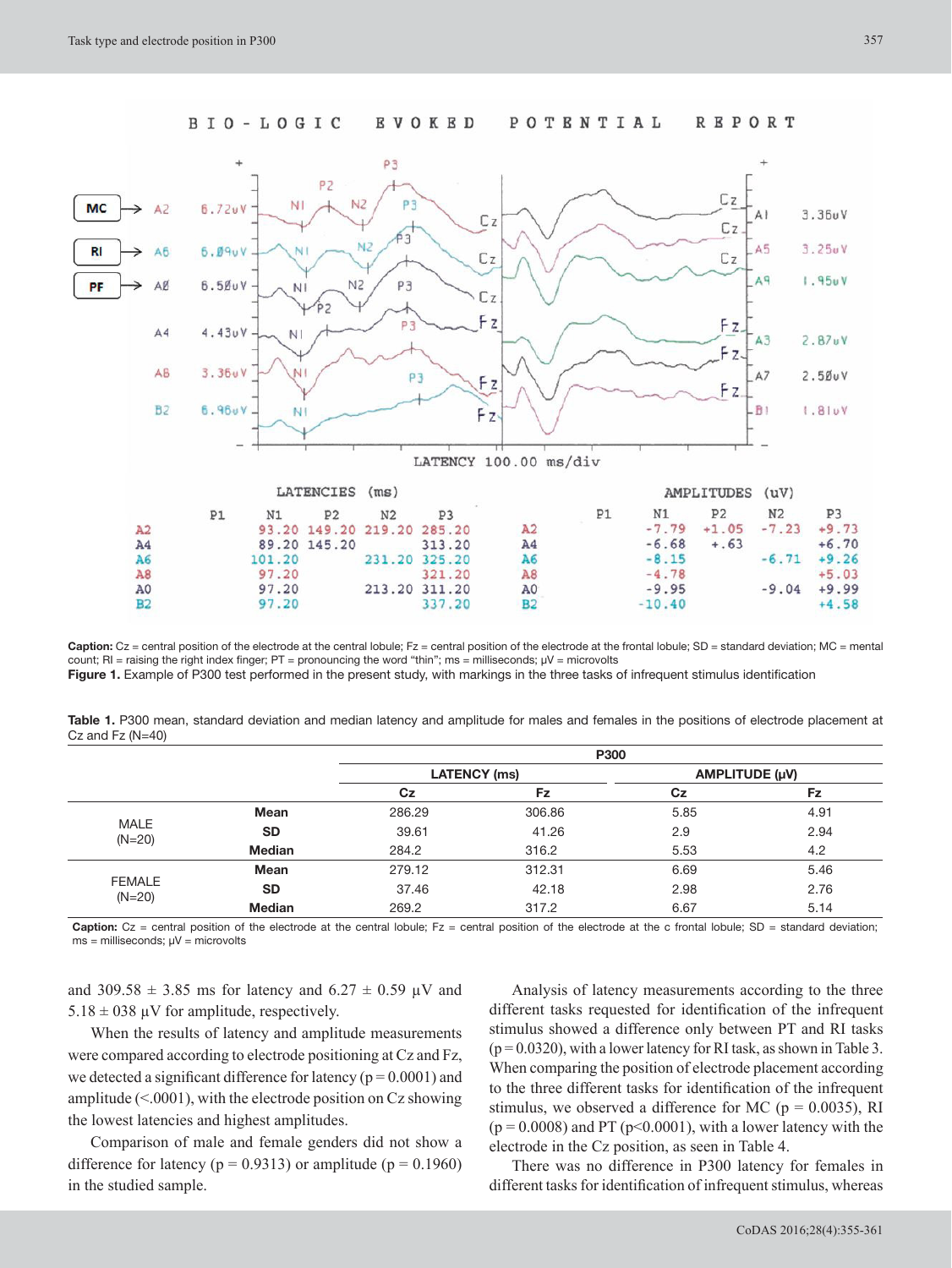**Table 2.** P300 mean, standard deviation and median latency and amplitude for males and females in the positions of electrode placement at Cz and Fz, according to the different tasks (N=40)

|           |               |               | P300                |        |                |           |
|-----------|---------------|---------------|---------------------|--------|----------------|-----------|
|           |               |               | <b>LATENCY (ms)</b> |        | AMPLITUDE (µV) |           |
|           |               |               | C <sub>Z</sub>      | Fz     | C <sub>Z</sub> | <b>Fz</b> |
|           |               | <b>Mean</b>   | 282.88              | 298.25 | 5.79           | 3.81      |
|           | <b>MALE</b>   | <b>SD</b>     | 35.99               | 41.07  | 2.88           | 2.26      |
| <b>MC</b> |               | <b>Median</b> | 277.2               | 298.2  | 5.15           | 3.76      |
|           |               | <b>Mean</b>   | 286.85              | 310.26 | 6.76           | 4.73      |
|           | <b>FEMALE</b> | <b>SD</b>     | 38.68               | 46.66  | 2.82           | 1.43      |
|           |               | <b>Median</b> | 274.2               | 320.2  | 7.14           | 4.88      |
|           |               | <b>Mean</b>   | 292.41              | 322.26 | 5.79           | 6.02      |
|           | <b>MALE</b>   | <b>SD</b>     | 43.64               | 45.16  | 2.88           | 3.77      |
| R1        |               | <b>Median</b> | 299.2               | 335.2  | 5.73           | 4.89      |
|           |               | Mean          | 274.65              | 323.48 | 6.99           | 7.14      |
|           | <b>FEMALE</b> | <b>SD</b>     | 38.43               | 42.07  | 3.41           | 3.75      |
|           |               | <b>Median</b> | 262.2               | 334.2  | 6.26           | 5.75      |
|           |               | Mean          | 283.42              | 302.95 | 5.99           | 4.65      |
|           | <b>MALE</b>   | <b>SD</b>     | 40.33               | 34.42  | 3.13           | 2.32      |
| <b>PT</b> |               | <b>Median</b> | 282.2               | 315.2  | 5.52           | 4.13      |
|           |               | Mean          | 276.73              | 304.66 | 6.33           | 4.46      |
|           | <b>FEMALE</b> | <b>SD</b>     | 36.16               | 36.74  | 2.8            | 1.92      |
|           |               | <b>Median</b> | 269.2               | 309.2  | 6.39           | 4.53      |

**Caption:** Cz = central position of the electrode at the central lobule; Fz = central position of the electrode at the frontal lobule; SD = standard deviation; MC = mental count; RI = raising the right index finger; PT = pronouncing the word "thin"; ms = milliseconds;  $\mu$ V = microvolts

**Table 3.** Estimated difference and p value for P300 latency and amplitude measurements when comparing the three tasks for the identification of the infrequent stimulus (MC, RI and PT) (N=40)

|           | <b>TASKS</b> | <b>ESTIMATE</b> | P VALUE * |
|-----------|--------------|-----------------|-----------|
|           | $MC - PT$    | $-6.9665$       | 0.1226    |
| LATENCY   | $MC - RI$    | 2.8799          | 0.5236    |
|           | $PT - RI$    | 9.8464          | 0.0320    |
|           | $MC - PT$    | $-1.1686$       | 0.0022    |
| AMPLITUDE | $MC - RI$    | $-0.00293$      | 0.9938    |
|           | $RI - PT$    | 1.1657          | 0.0025    |

\* p ≤ 0.05, statistically significant value

**Caption:** MC = mental counting; RI = raising the right index finger; PT = pronouncing the word 'thin'

**Table 4.** Estimated difference and p value for P300 latency measurements when the position of electrode placement was compared to the three different tasks for the identification of the infrequent stimulus (MC, RI and PT) (N=40)

| <b>TASK</b> | <b>ELECTRODE</b> | <b>ESTIMATE</b> | P VALUE * |
|-------------|------------------|-----------------|-----------|
| MC.         | $Cz - Fz$        | $-18.6099$      | 0.0035    |
| PT.         | $Cz - Fz$        | $-37.4724$      | < 0.0001  |
| RI          | $Cz - Fz$        | $-22.0861$      | 0.0008    |
|             |                  |                 |           |

\* p ≤ 0.05, statistically significant value

**Caption:** Cz = central position of the electrode at the central lobule;  $Fz =$  central position of the electrode at the frontal lobule;  $MC =$  mental counting; RI = raising the right index finger; PT = pronouncing the word 'thin'

a difference was detected between MC and PT ( $p = 0.0299$ ) for the males.

Analysis of the amplitude values detected in the sample for the three different tasks for identification of infrequent stimulus revealed a difference between MC and PT ( $p = 0.0022$ ) and between RI and PT ( $p = 0.0025$ ). The highest amplitude values were observed for RI task, followed by PT and MC.

There was no difference in mean amplitude among the three different tasks for identification of infrequent stimulus in the males, i.e., MC and PT ( $p = 0.0724$ ), MC and RI ( $p = 0.5488$ ), and PT and RI ( $p = 0.2493$ ). For females, there was a difference in mean amplitude between the three tasks, i.e., MC and PT  $(p= 0.0100)$  and PT and RI ( $pv= 0.0014$ ). PT was the task for identification of infrequent stimulus that showed the greatest amplitude of P300, Table 5.

## **DISCUSSION**

Factors that could interfere with the recording of endogenous potentials are often described in the literature, such as age, gender, help states, awareness, psychological conditions, circadian cycle, among others. The type of the task is another factor that has drawn attention from researchers about changes in amplitude measures and P300 latency recordings.

The average of latency measurements and amplitude of P300 for three infrequent stimulus identification tasks were 296.14 ms and 5.69  $\mu$ V; values within the range given in the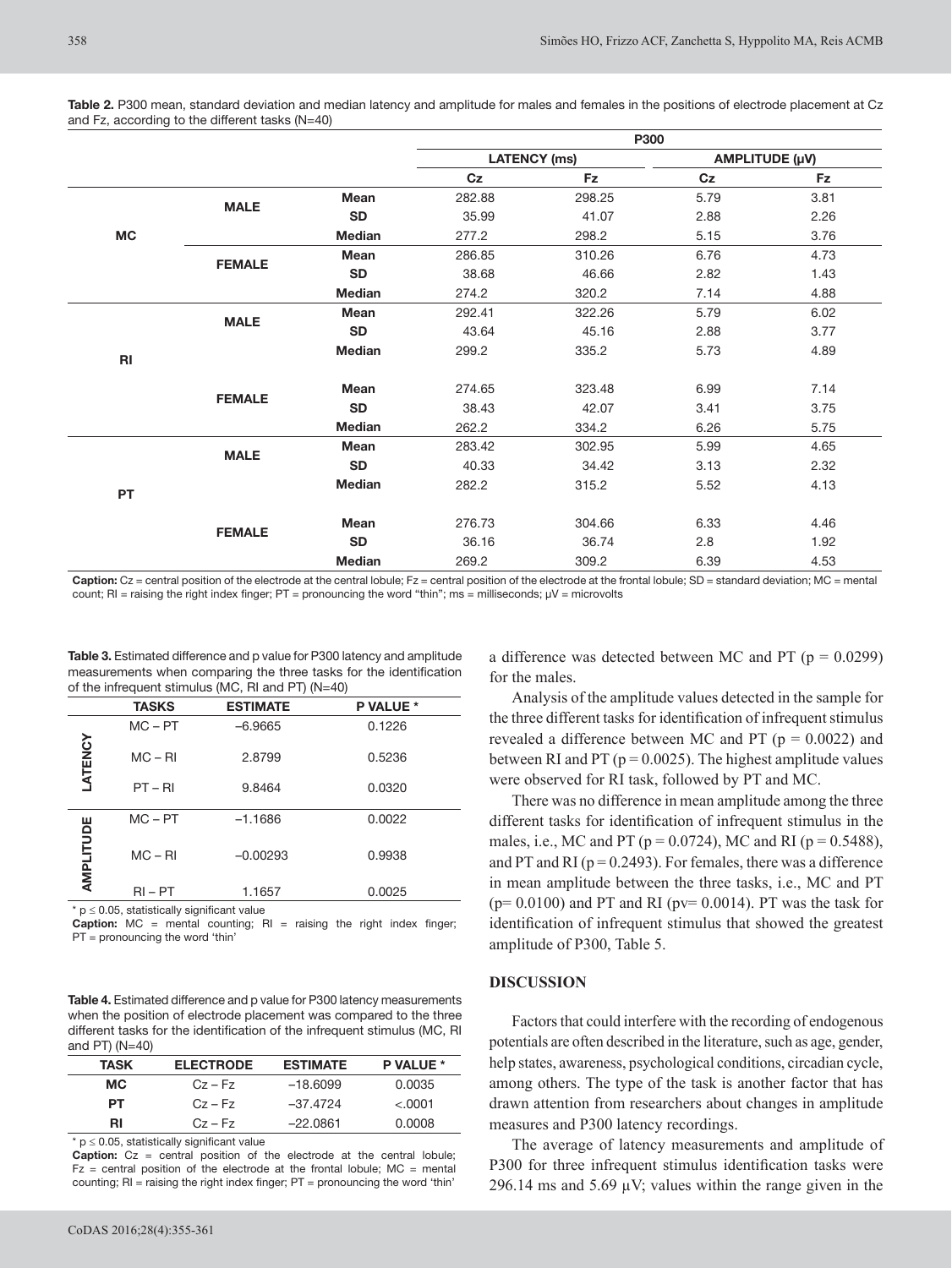**Table 5.** Estimated difference and p value for P300 latency and amplitude measurements when males and females were compared to the three different tasks for the identification of the infrequent stimulus  $(MC, RI$  and PT $(M=40)$ 

|           | <b>SEXES</b> | <b>TASKS</b> | <b>ESTIMATE</b> | <b>P VALUE *</b> |
|-----------|--------------|--------------|-----------------|------------------|
| LATENCY   | F            | $MC - PT$    | 0.09614         | 0.9878           |
|           |              | $MC - RI$    | 6.9206          | 0.2675           |
|           |              | $PT - RI$    | 6.8245          | 0.2755           |
|           | М            | $MC - PT$    | $-14.0291$      | 0.0299           |
|           |              | $MC - RI$    | $-1.1609$       | 0.8589           |
|           |              | $PT - RI$    | 12.8683         | 0.0542           |
| AMPLITUDE | F            | $MC - PT$    | $-1.3695$       | 0.0100           |
|           |              | $MC - RI$    | 0.3213          | 0.5379           |
|           |              | $PT - RI$    | 1.6908          | 0.0014           |
|           | м            | $MC - PT$    | $-0.9677$       | 0.0724           |
|           |              | $MC - RI$    | $-0.3272$       | 0.5488           |
|           |              | PT – RI      | 0.6405          | 0.2493           |

 $*$  p  $\leq$  0.05, statistically significant value

**Caption:** F = female sex; M = male sex; MC = mental counting; RI = raising the right index finger; PT = pronouncing the word 'thin'

literature for the reference values established for young adults and adults,  $17-30$  years<sup> $(9,10)$ </sup>.

In this study, there was no significant difference when comparing genders with average latency and amplitude of P300 recordings. There is no consensus in the literature regarding the difference of latency and amplitude measures between genders. Investigations, with similar results to those found in this study $(11, 12)$ , also confirmed that there was no relationship between the variable gender with variations in latency and amplitude. However, Franco<sup>(2)</sup> shows the difference between genders, with lowest average values and standard deviation for P300 latency for females. Possibly the issue of latency measures variability related to gender, regarding the hormonal cycle influence, will remain as objective of difficult monitoring.

When comparing the P300 results obtained when placing the electrodes at Cz and Fz, there is a difference between latency measurements ( $p \le 0.0001$ ) and amplitude ( $p = 0.0001$ ), with better wave morphology when the electrode was positioned at Cz (Table 4).

It is recommended the placement as close as possible to the surface electrode presumed as neural generator<sup>(1)</sup>. Recommendations observed in different studies are the placement of active electrodes at Cz and Fz or Cz, Fz and Pz or just Fz or  $Cz^{(12-15)}$ . The variation in the positioning of anterior frontal portion and the posterior occipital portion decreases the amplitude of the waves, showing that the maximum amplitude is generally obtained at Fz/Cz or the electrode position  $Fz/Pz^{(4)}$ .

The values of latency and amplitude, with the fixed electrodes at Cz and Fz, found in this research (Table 1), equated to values obtained by Franco<sup>(2)</sup>. The difference between the electrodes positions of Fz-Pz and Cz-Pz (Table 3), for latency, was also described by Duarte et al.<sup>(12)</sup>.

Thus, these results reinforce the best placement of the electrode for capturing the potential cognitive P300 in Cz position.

The type of task requested for P300 evaluation is another factor to be considered when performing the exam, since

attention is a condition required for the characteristic wave of the cognitive potential to be observed $(16)$ . Many of the published papers failed to describe the specific information on the type of task requested for the participants to identify the infrequent stimulus. They reported the type of command, such as "pay attention to the infrequent stimulus," and "respond only to the infrequent stimulus"<sup>(17-19)</sup>. The types of tasks requested for the identification of the stimulus infrequent detected in the literature surveyed were: "mental counting"<sup>(2,3,7,9,11,20,21)</sup>; "raising the finger"<sup>(6)</sup>; "counting aloud"<sup>(12,22)</sup>; "pressing the button"<sup>(23,24)</sup> and "counting and raising one hand"<sup>(25)</sup>.

Although the task of "mentally counting" has been the most found in the literature, it is also the task that can cause more difficulties for the record analysis, because the patients with cognitive disorders or without evaluator effect control to the number reported at the end of the test can compromise the performance of the task or registration. Therefore, the performance relative to the task should be analyzed by the evaluator, in order to ensure that the measures of amplitude and latencies obtained during the registration reflect the proposition of the test. It seeks to understand the test answers variation based on the task to control the variable type of task in the clinical use of the P300, when it is used to help the assessment of the individual's ability of processing auditory information.

In the present study, the subjects performed three tasks in order to identify the infrequent stimulus (MC, PT and RI). Comparing the latency measurements regarding gender and type of task requested to the participant; we observed significant difference for males when MC and PT tasks were compared  $(p = 0.0299)$  (Table 5).

Regarding the comparison of the measures range with the types of task required to the participant to observe significant difference for PT task (MC – PT  $p = 0.0022$  and RI – PT  $p = 0.0025$ ), observed on the Table 3. When comparing gender and task type, only females showed a significant difference when comparing MC and PT tasks ( $p = 0.0100$ ) and RI and PT ( $p = 0.0014$ ), on the Table 5. The comparison between the tasks counting infrequent stimuli and raising one hand when hearing them has already been studied for the measurements of latency and amplitude, with no difference observed between them $(25)$ . A similar finding was reported when comparing the same measurements to two types of passive tasks, i.e., the task sequencing and an the original task $(26)$ .

However, reports that task type can influence results of long-latency auditory evoked potentials are present in the literature<sup>(27)</sup>. The authors concluded that the complex N1, P2, N2 has not changed, but P300 has showed slight change showing up earlier in the procedure with lower cognitive complexity.

The motor act of raising a hand to identify the perception of the infrequent stimulus has been reported as easiest and it is believed that this task can be adapted for individuals with difficulties in the exam just mentally counting<sup>(25)</sup>.

Another factor to consider is the necessity to choose one task type to control the maintenance of the evaluated answer more efficiently. During the recordings, in certain populations, the absence of P3 wave may be due to no control of individual attention (e.g. when you are mentally counting) which can be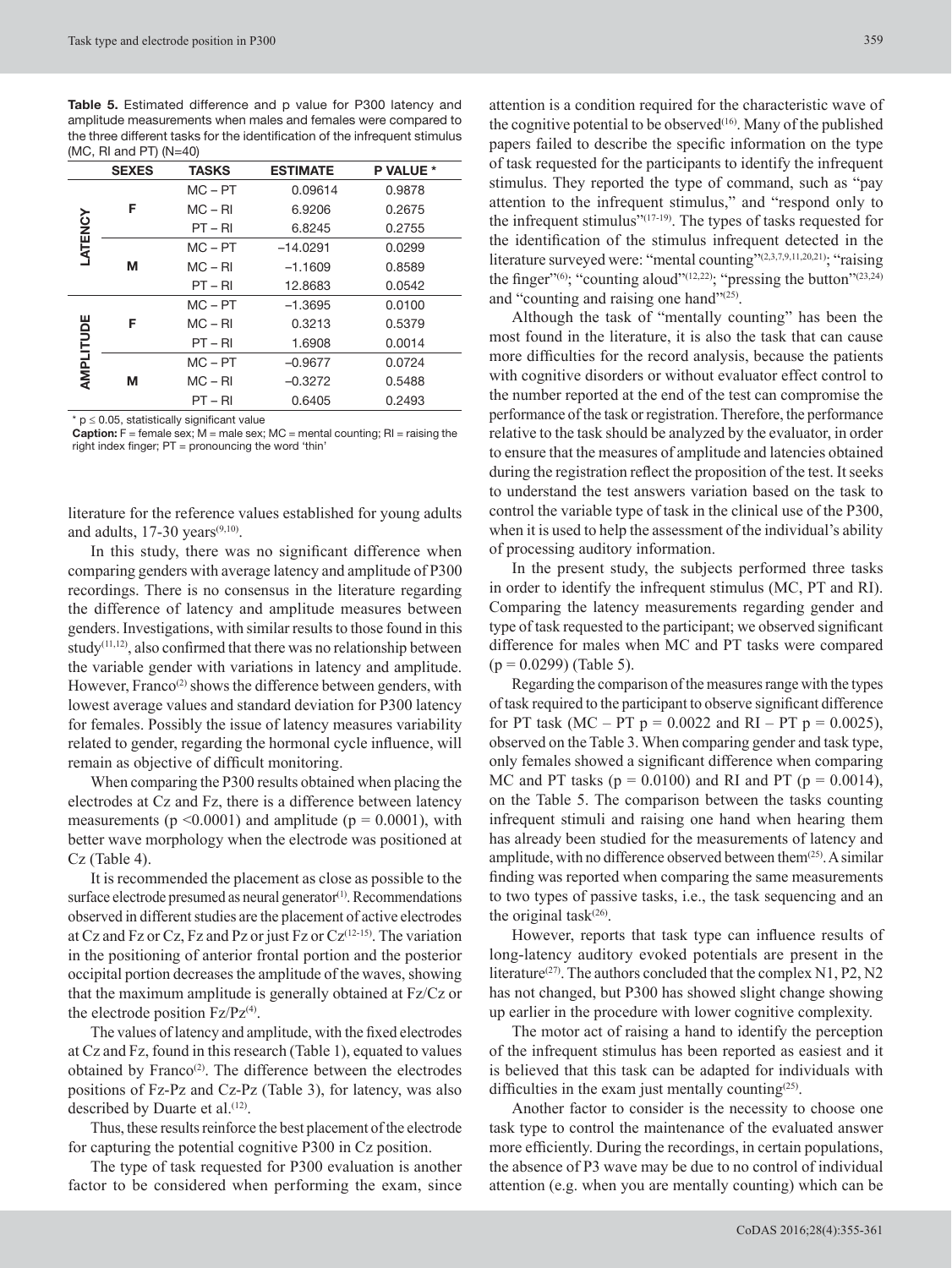easily checked by the researcher to ask the task of "raising the index finger" when the individual hears the infrequent stimulus, linking the motor act to the appearance of infrequent stimulus.

The task with a verbal response is more complex, indicating a need for learning or neuromaturation of the nervous system $^{(28)}$ . Still according to the author<sup> $(22)$ </sup>, naming, a linguistic activity, demands dependent processes of complex connections of thinking with the language<sup> $(28)$ </sup>. The mean values of P300 latencies are higher for verbal than non-verbal stimuli and, conversely, the mean amplitudes are lower for verbal than non-vebal stimuli<sup>(22)</sup>.

For the three studied tasks, the mean lowest latency result was found for task MC (282.88 ms). Significance was observed only when task PT was compared to RI ( $p = 0.032$ ), showing the highest values of latency for the latter (Table 3). These results raise important questions regarding the choice of task to be requested for the participant, since it is a significant factor both for controling the correct performance of the test, i.e., ensuring that the participant is attentive and that the response (recorded or not), actually depicts the condition of the subject, and the interpretation of the examiner according to the chosen task.

The temporal sequencing task, such as MC, involves both brain hemispheres, with different functions but working together regardless of the stimulated ear<sup> $(28)$ </sup>. The right hemisphere may be responsible for the recognition of the acoustic contour and the left one for temporal sequencing and for naming what was heard<sup> $(29)$ </sup>. Thus, the difficulty in the naming modality may be explained by the need for interhemispheric integration of the stimuli via the corpus callosum in the request of a verbal response, a fact that did not occur with a non-verbal request<sup>(30)</sup>.

## **CONCLUSION**

The mean latency and amplitude values detected were 296.14  $\pm$  15.95 ms and 5.72  $\pm$  0.75  $\mu$ V, respectively. The best values of latency and amplitude were obtained when at Cz position, with higest amplitude and latency nearest to 300 ms. However, when associated with gender, there was no variations in these measures between the electrode positions (Fz and Cz). Lowest latencies were obtained for the PT task and the highest amplitudes for the RI task.

## **REFERENCES**

- 1. Musiek FE. Probing brain function with acoustic stimuli. ASHA. 1989;31(8):100-6, 55[. PMid:2679565.](http://www.ncbi.nlm.nih.gov/entrez/query.fcgi?cmd=Retrieve&db=PubMed&list_uids=2679565&dopt=Abstract)
- 2. Franco GM. O potencial evocado cognitivo em adultos normais. Arq Neuropsiquiatr. 2001;59(2-A):198-200. [http://dx.doi.org/10.1590/S0004-](http://dx.doi.org/10.1590/S0004-282X2001000200008) [282X2001000200008](http://dx.doi.org/10.1590/S0004-282X2001000200008)[. PMid:11400024.](http://www.ncbi.nlm.nih.gov/entrez/query.fcgi?cmd=Retrieve&db=PubMed&list_uids=11400024&dopt=Abstract)
- 3. Hall J. New handbook of auditory evoked responses. Boston: Allayn & Bacon; 2006.
- 4. Schochat E, Scheuer CI, Andrade ER. ABR and auditory P300 findings in children with ADHD. Arq Neuropsiquiatr. 2002;60(3-B):742-7. [http://](http://dx.doi.org/10.1590/S0004-282X2002000500012) [dx.doi.org/10.1590/S0004-282X2002000500012.](http://dx.doi.org/10.1590/S0004-282X2002000500012) [PMid:12364942.](http://www.ncbi.nlm.nih.gov/entrez/query.fcgi?cmd=Retrieve&db=PubMed&list_uids=12364942&dopt=Abstract)
- 5. Kececi H, Degirmenci Y, Atakay S. Habituation and dishabituation of P300. Cogn Behav Neurol. 2006;19(3):130-4. [http://dx.doi.org/10.1097/01.](http://dx.doi.org/10.1097/01.wnn.0000213911.80019.c1) [wnn.0000213911.80019.c1.](http://dx.doi.org/10.1097/01.wnn.0000213911.80019.c1) [PMid:16957490.](http://www.ncbi.nlm.nih.gov/entrez/query.fcgi?cmd=Retrieve&db=PubMed&list_uids=16957490&dopt=Abstract)
- 6. Reis ACMB, Frizzo ACF, Isaac ML, Garcia CFD, Funayama CAR, Iório MCM. P300 in individuals with sensorineural hearing loss. Braz

J Otorhinolaryngol. 2015;81(2):126-32. [http://dx.doi.org/10.1016/j.](http://dx.doi.org/10.1016/j.bjorl.2014.10.001) [bjorl.2014.10.001](http://dx.doi.org/10.1016/j.bjorl.2014.10.001)[. PMid:25458253.](http://www.ncbi.nlm.nih.gov/entrez/query.fcgi?cmd=Retrieve&db=PubMed&list_uids=25458253&dopt=Abstract)

- 7. Colafêmina JF, Fellipe ACN, Junqueira CAO, Frizzo AC. Potenciais evocados auditivos de longa latência (P300) em adultos jovens saudáveis: um estudo normativo. Braz J Otorhinolaryngol. 2000;66:144-8.
- 8. Jasper HH. The ten-twenty electrode system of the international federation. Electroencephalogr Clin Neurophysiol Suppl. 1958;10:371-5.
- 9. McPherson DL. Late potential of the auditory system. San Diego: Singular Publishing Group; 1996. p. 147.
- 10. Kraus N, McGee T. Auditory event-related potentials. In: Katz J, editor. Handbook of clinical auditory. 4th ed. Baltimore: Williams & Wilkins; 1994. p. 406-26.
- 11. Costa SMB, Costa AO Fo, Cardoso MRA. Os efeitos da idade e sexo na latência do P300. Braz J Otorhinolaryngol. 2002;68:891-4.
- 12. Duarte JL, Alvarenga KF, Banhara MR, Melo ADP, Sás RM, Costa AO Fo. Potencial evocado auditivo de longa latência-P300 em indivíduos normais: valor do registro simultâneo em Fz e Cz. Braz J Otorhinolaryngol. 2009;75(2):231-6. [http://dx.doi.org/10.1016/S1808-8694\(15\)30783-7.](http://dx.doi.org/10.1016/S1808-8694(15)30783-7) [PMid:19575109.](http://www.ncbi.nlm.nih.gov/entrez/query.fcgi?cmd=Retrieve&db=PubMed&list_uids=19575109&dopt=Abstract)
- 13. Courchesne E. Changes in P3 waves with event repetition: Long-term effects on scalp distribution and amplitude. Electroencephalogr Clin Neurophysiol. 1978;45(6):754-66[. PMid:84743.](http://www.ncbi.nlm.nih.gov/entrez/query.fcgi?cmd=Retrieve&db=PubMed&list_uids=84743&dopt=Abstract)
- 14. Oken BS. Endogenous event-related potentials. In: Chiappa KH, editor. Evoked potentials in clinical medicine. Philadelphia: Lippincott-Raven; 1997. p. 529-64.
- 15. Hall JWIII, Mueller HGIII. Audiologists' desk reference. San Diego: Singular Publishing Group; 1997. p. 389-428.
- 16. Polich J. Theoretical overview of P3a and P3b. In: Polich J, editor. Detection of change: event-related potential and fMRI findings. Boston: Kluwer Academic Press; 2003. p. 83-98.
- 17. Pineroli JCA, Campos DS, Wiemes GR, Meneses MS, Mocellin M. Avaliação auditiva central com BERA e P300 na Doença de Parkinson. Braz J Otorhinolaryngol. 2002;68:462-6.
- 18. Wiemes GR, Kozlowski L, Mocellin M, Hamerschmidt R, Schuch LH. Potencial evocado cognitivo e desordem de processamento auditivo em crianças com distúrbios de leitura e escrita. Braz J Otorhinolaryngol. 2012;78(3):91-7. [http://dx.doi.org/10.1590/S1808-86942012000300016.](http://dx.doi.org/10.1590/S1808-86942012000300016) [PMid:22714853.](http://www.ncbi.nlm.nih.gov/entrez/query.fcgi?cmd=Retrieve&db=PubMed&list_uids=22714853&dopt=Abstract)
- 19. Miranda EC, Pinheiro MMC, Pereira RI, Iorio MMC. Correlação do potencial evocado P300 com aspectos cognitivos e depressivos do envelhecimento. Braz J Otorhinolaryngol. 2012;78(5):83-9. [PMid:23108825.](http://www.ncbi.nlm.nih.gov/entrez/query.fcgi?cmd=Retrieve&db=PubMed&list_uids=23108825&dopt=Abstract)
- 20. Magliaro FCL, Matas SLA, Matas CG. Potencial Cognitivo P300 em pacientes com lesão isquêmica do hemisfério direito. Pró-Fono Rev At Ci. 2009;21:285-90.
- 21. Jiménez-Arriero MA, Rodríguez-Torresano J, Ponce G, Hoenicka J, Rodríguez R, Rubio G, et al. P300 in alcohol dependence: effects of TaqI-A genotype. Eur J Psychiatry. 2009;23(4):225-33. [http://dx.doi.org/10.4321/](http://dx.doi.org/10.4321/S0213-61632009000400003) [S0213-61632009000400003](http://dx.doi.org/10.4321/S0213-61632009000400003).
- 22. Massa CGP, Rabelo MC, Matas CG, Schochat E, Samelli AG. P300 com estímulo verbal e não verbal em adultos normo-ouvintes. Braz J Otorhinolaryngol. 2011;77(6):686-90[. PMid:22183272.](http://www.ncbi.nlm.nih.gov/entrez/query.fcgi?cmd=Retrieve&db=PubMed&list_uids=22183272&dopt=Abstract)
- 23. Neshige R, Barrett G, Shibasaki H. Auditory long latency event-related potentials in Alzheimer's disease and multi-infarct dementia. J Neurol Neurosurg Psychiatry. 1988;51(9):1120-5. [http://dx.doi.org/10.1136/](http://dx.doi.org/10.1136/jnnp.51.9.1120) [jnnp.51.9.1120](http://dx.doi.org/10.1136/jnnp.51.9.1120)[. PMid:3225596.](http://www.ncbi.nlm.nih.gov/entrez/query.fcgi?cmd=Retrieve&db=PubMed&list_uids=3225596&dopt=Abstract)
- 24. Katayama J, Polich J. P300 from one-, two-, and three-stimulus auditory paradigms. Int J Psychophysiol. 1996;23(1-2):33-40. [http://dx.doi.](http://dx.doi.org/10.1016/0167-8760(96)00030-X) [org/10.1016/0167-8760\(96\)00030-X.](http://dx.doi.org/10.1016/0167-8760(96)00030-X) [PMid:8880364.](http://www.ncbi.nlm.nih.gov/entrez/query.fcgi?cmd=Retrieve&db=PubMed&list_uids=8880364&dopt=Abstract)
- 25. Machado CSS, Carvalho ACO, Silva PLG. Caracterização da normalidade do P300 em adultos jovens. Rev Soc Bras Fonoaudiol. 2009;14(1):83-90. [http://dx.doi.org/10.1590/S1516-80342009000100014.](http://dx.doi.org/10.1590/S1516-80342009000100014)
- 26. Iwanami A, Kamijima K, Yoshizawa J. P300 component of event-related potentials in passive tasks. Int J Neurosci. 1996;84(1-4):121-6. [http://](http://dx.doi.org/10.3109/00207459608987257) [dx.doi.org/10.3109/00207459608987257.](http://dx.doi.org/10.3109/00207459608987257) [PMid:8707473.](http://www.ncbi.nlm.nih.gov/entrez/query.fcgi?cmd=Retrieve&db=PubMed&list_uids=8707473&dopt=Abstract)